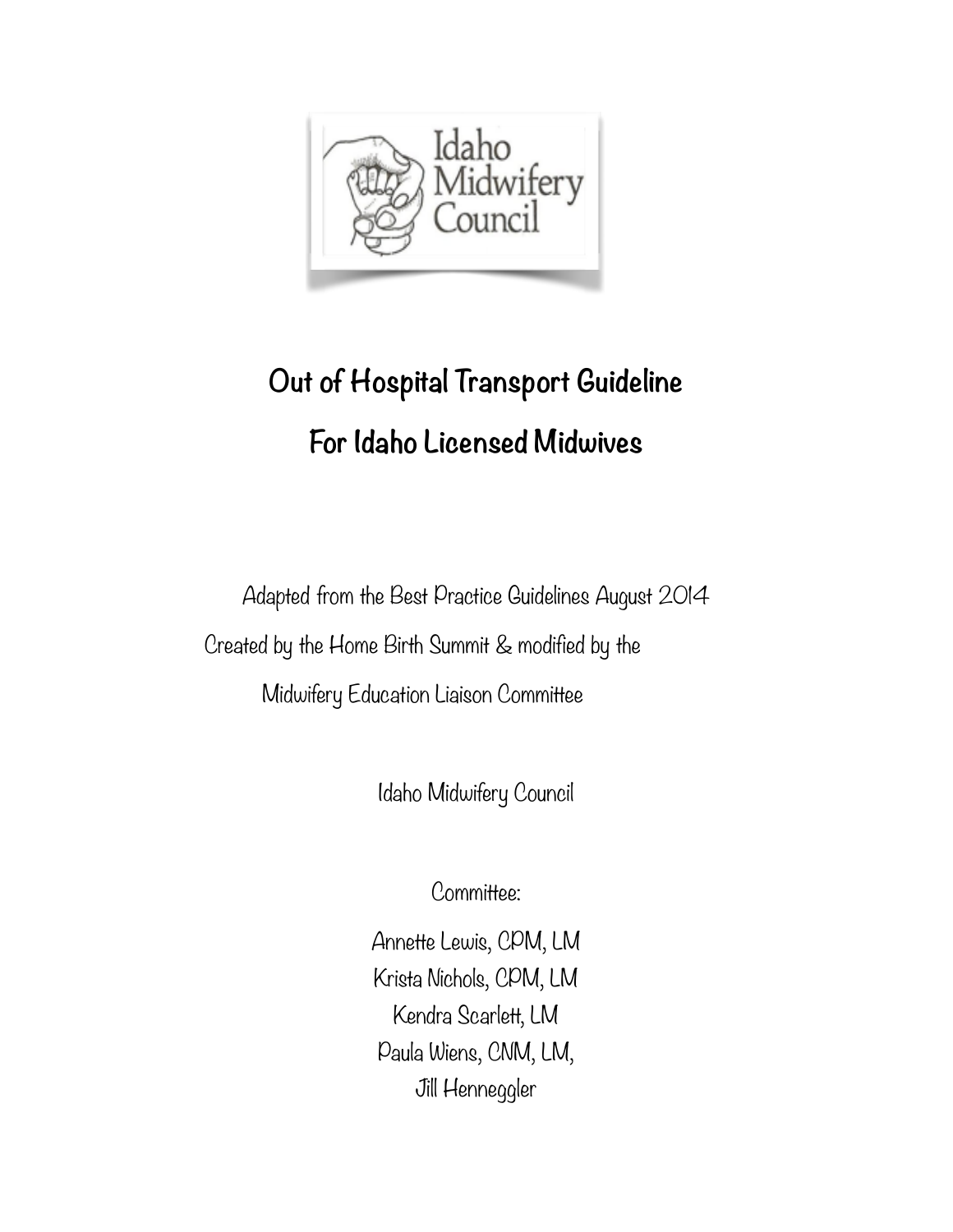### **Introduction:**

This document speaks to our mutual interest in the health and safety of mother and baby in the event of a transfer from an out-of-hospital setting to a hospital setting. When complications develop during labor or the immediate postpartum period, access to a higher level facility with appropriate medical technology is an essential component in the achievement of good outcomes for mother and baby.

Although families are prepared in advance for the possibility of the need to transfer to hospital during labor, it is often an emotionally difficult transition. Even in emergency situations, it is important not to neglect the principles of family–centered care.

It is clearly in the mutual interest of both the transferring midwife and the receiving physician to avoid poor outcomes which could potentially lead to malpractice suits. This is likely a concern for the receiving hospital and staff who typically have never met the mother and have little knowledge of the midwife or her practice guidelines.

The clinical situation and the attitudes of the mother, her family, the physician and the midwife all play a part in how the transfer proceeds. It begins with good communication, continuity of care, as well as appropriate and timely medical attention. All these components have the potential to improve maternal and neonatal outcomes and client satisfaction.

This document will provide background regarding licensed midwives, define expectations and enhance the flow of information, ultimately allowing transfers to proceed more smoothly, efficiently and safely.

# **1. The Regulation of Idaho's Midwives:**

There are two types of midwives licensed for midwifery practice in Idaho: Certified Nurse Midwife (CNM) and Licensed Midwife (LM).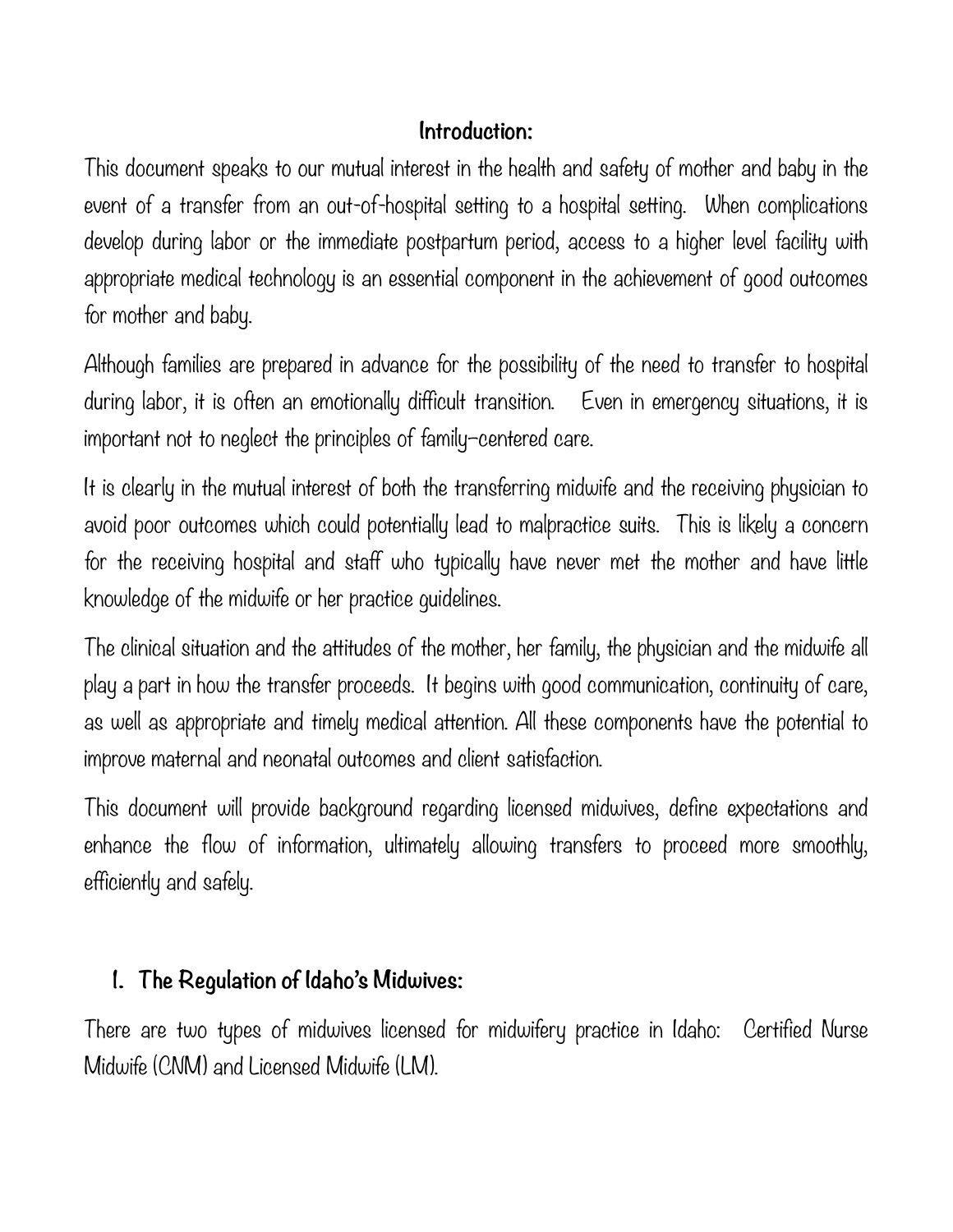CNMs are advanced practice nurses specializing in midwifery care. CNM's are regulated by the Idaho State Board of Nursing.

Licensed Midwives are Certified Professional Midwives (CPMs) that are credentialed by the North American Registry of Midwives. The Idaho State Board of Midwifery oversees the licensing and practice of Licensed Midwives.

 LMs in Idaho have completed the midwifery educational requirements set out by the North American Registry of Midwives (NARM), which can be viewed at [www.narm.org.](http://www.narm.org) They have also successfully completed Board–approved courses in Pharmacology, Shock and IV Therapy, and Suturing Specific to midwives, Adult and Infant CPR and Neonatal Resuscitation. While many out-of-hospital deliveries are attended by CNMs, the majority are attended by LMs. Most LMs have independent practices, attending deliveries in homes and/or free-standing birth centers.

LMs are authorized to obtain and use the following:

Oxygen, oxytocin and misoprostol for postpartum hemorrhage, injectable local anesthetic for repair of first and second degree lacerations, antibiotics for GBS prophylaxis (Penicillin, Ampicillin, Cefazolin Sodium, Clindamycin Phosphate), Epinephrine, IV fluids for stabilization of the mother, Rho (d) immune globulin, Vitamin K1 and eye prophylactics for the baby. (For complete information on Formulary Drugs and Usage in "Rules of the Idaho Board of Midwifery," go to Idaho Bureau of Occupational Licensing website [www.idol.idaho.gov](http://www.idol.idaho.gov).)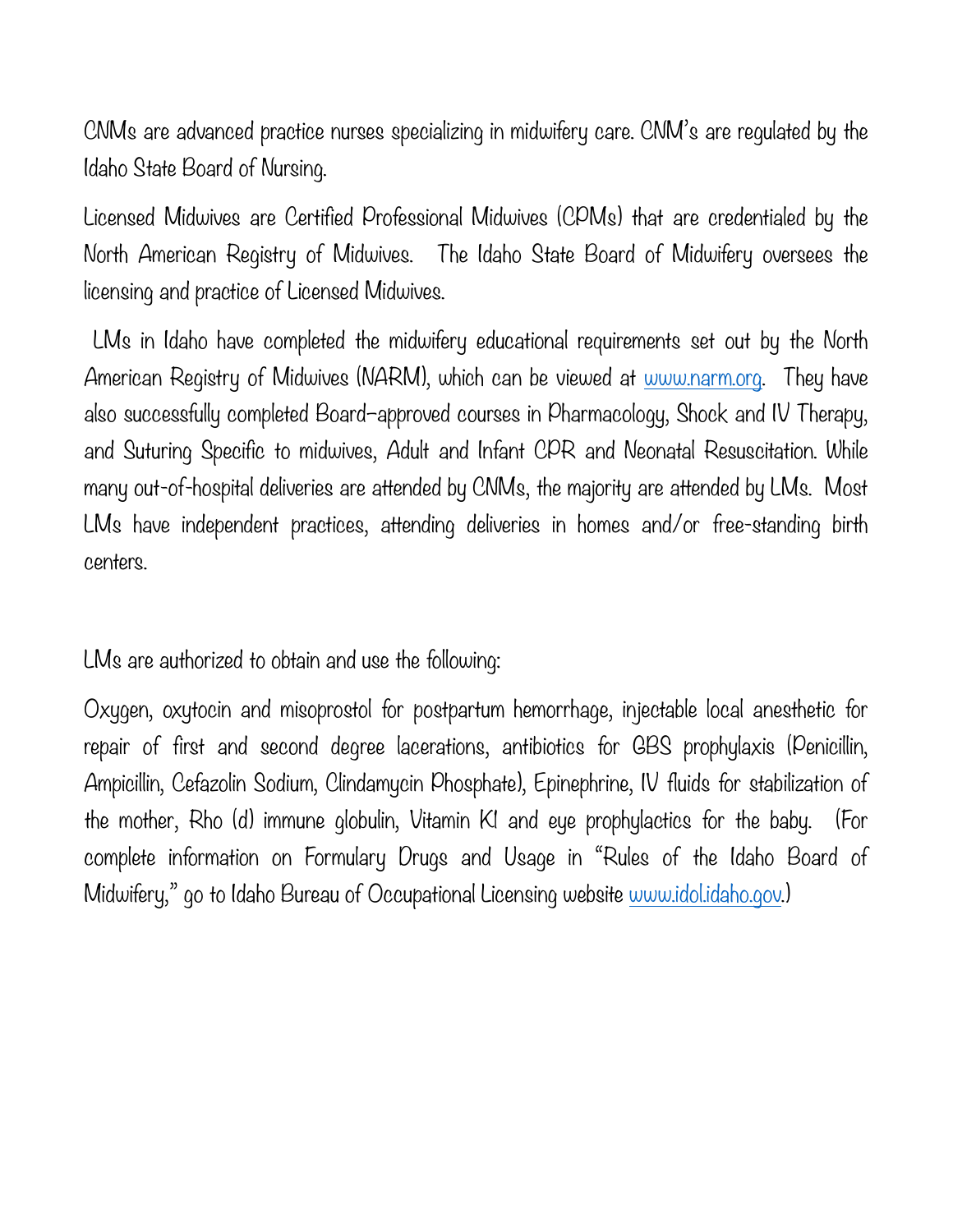LMs are authorized to use the following devices:

Dopplers, syringes, needles, phlebotomy equipment, centrifuges, suture materials, urinary catheters, IV equipment, airway suction, oxygen supply, neonatal and adult resuscitation equipment, glucometers, breast pumps.

The state professional association for LMs is the Idaho Midwifery Council (IMC). LMs are able to apply for provider status and contract with Medicaid. There are other insurance companies that reimburse for LM fees depending on the individual deductible and in-network policies. Professional liability insurance is currently not carried by most LMs.

#### **2. Indications for which LM Must Facilitate Transfer of Care:**

Every client receiving care with a LM must have a written Emergency Transfer and Transport document in her chart. Some conditions during pregnancy may be co-managed with a physician. When complications are detected, early consultation or referral is ideal. It is always preferable to avoid intra-partum emergency transport, and most transports occur long before the situation becomes emergent.

The vast majority of LM transports are still "normal" OB cases, resulting in vaginal birth. The most likely reasons for transport are prolonged labor, mother requests need for pain relief, and maternal exhaustion.

When initiating transfer of care, the LM must notify the hospital, accompany the client to the hospital if feasible, or communicate by phone with the hospital if the LM is not able to be present personally. The LM must also ensure that the transfer of care is accompanied by the client's medical record which must include: the client's name, address, phone numbers, next of kin information, a list of diagnosed medical conditions, a list of any prescription or OTC medications regularly taken and history of previous allergic reactions to any medications, the LM's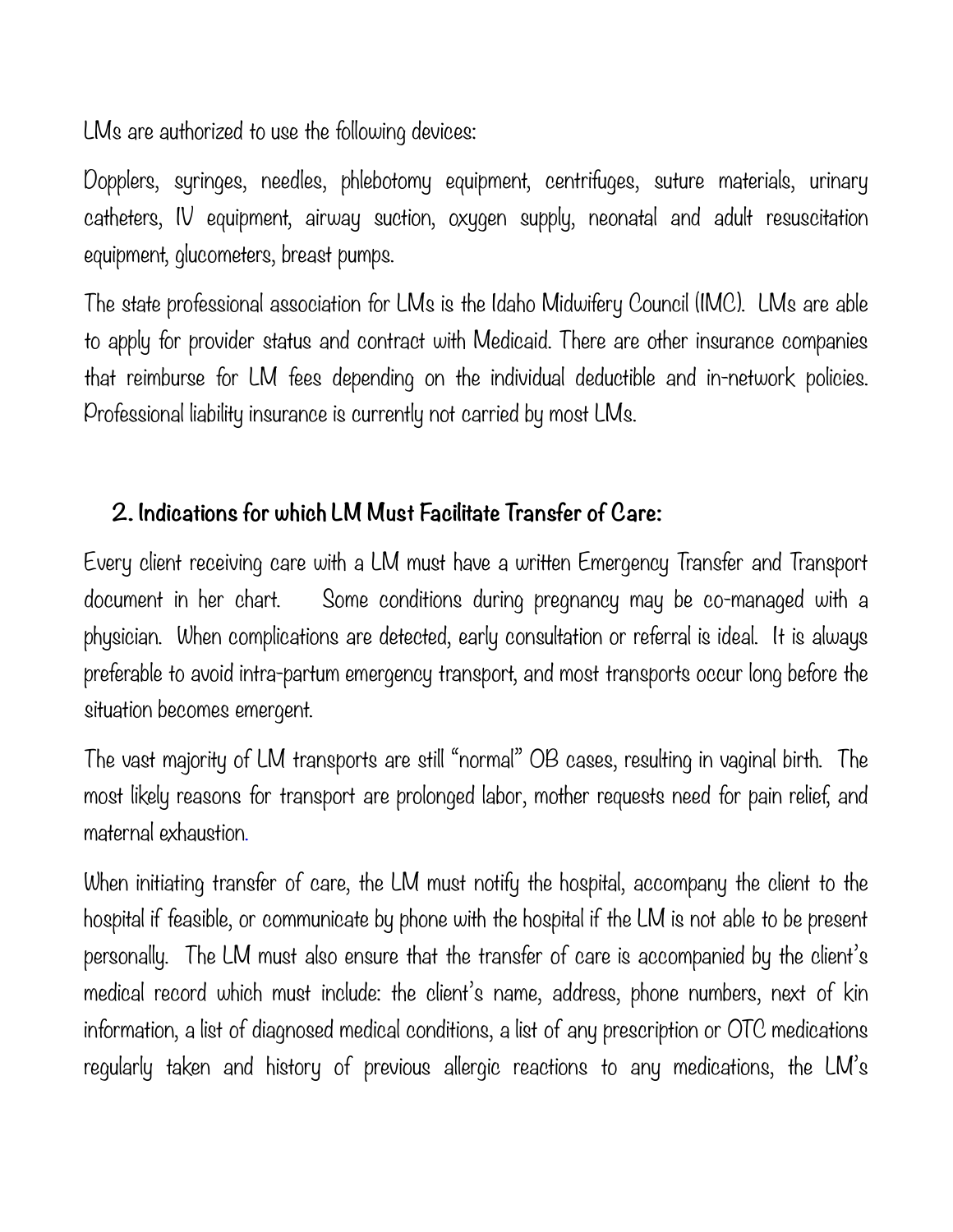assessment of the client's current medical condition and description of the care provided by the LM before transfer.

The following conditions require transfer of care to a hospital:

- Maternal fever in labor of more than IOO.4 degrees Fahrenheit in the absence of environmental factors;
- Suggestion of fetal jeopardy such as frank bleeding before delivery;
- Any abnormal bleeding with or without abdominal pain or evidence of placental abruption;
- Meconium stained fluid with non-reassuring FHT patterns when birth is not imminent;
- Abnormal FHTs with non-reassuring patterns where birth is not imminent;
- Non-cephalic presentation at the onset of labor or rupture of membranes, whichever occurs first, unless imminent delivery is safer than transfer;
- Second stage labor after 2 hours of initiation of pushing when the mother has had a previous cesarean section;
- Current spontaneous premature labor;
- Current pre-term premature rupture of membranes;
- Current pre-eclampsia;
- Current hypertensive disease of pregnancy;
- Continuous uncontrolled bleeding postpartum; bleeding that necessitates the administration of more than 2 doses of oxytocin or other anti-hemorrhagic agent;
- Delivery injuries to the bladder or bowel;
- Grand mal seizure;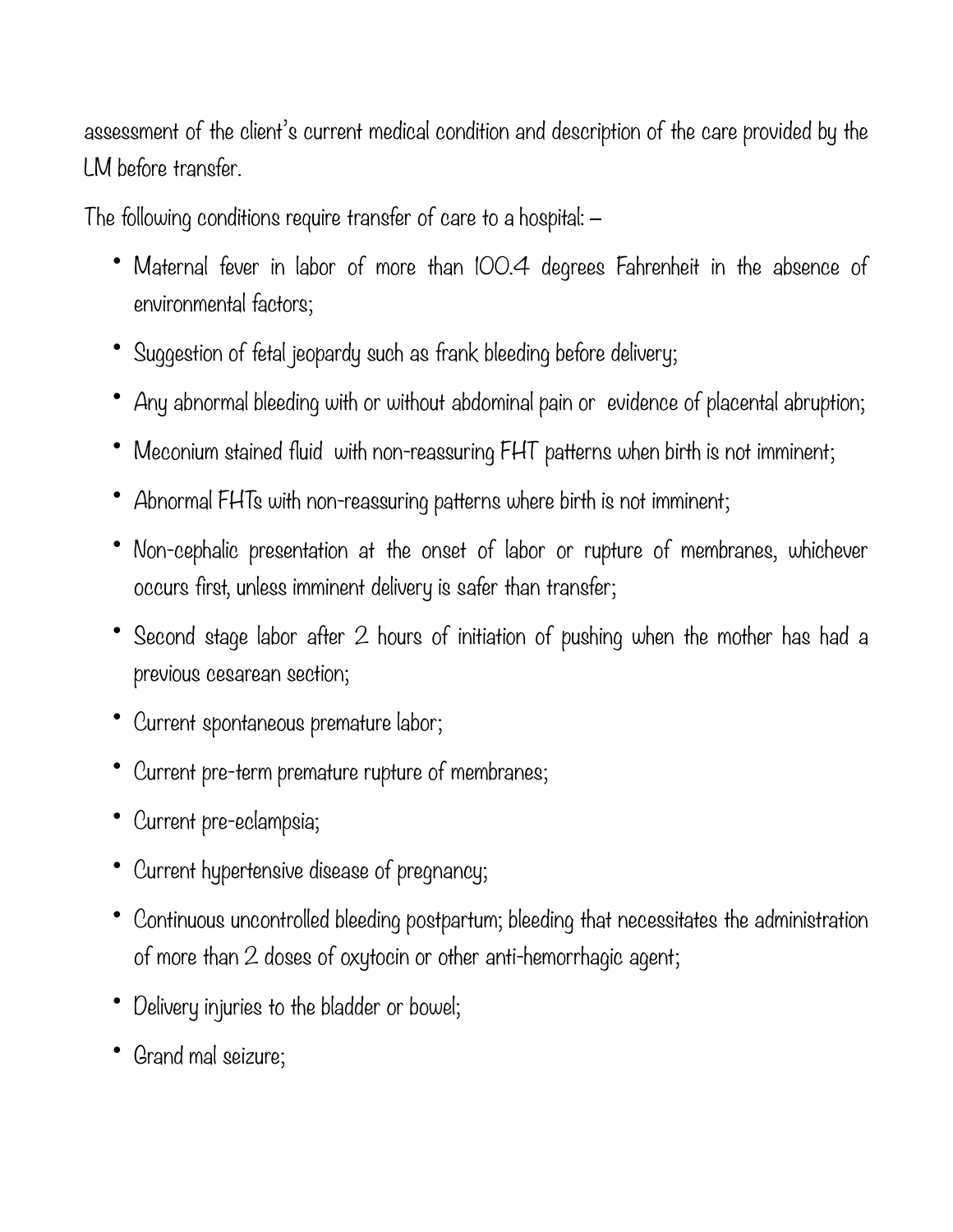- Uncontrolled vomiting;
- Coughing or vomiting of blood;
- Severe chest pain; or sudden onset of shortness of breath and associated labored breathing.

## **Communication and Expectations When a Midwife Transports to Hospital:**

The circumstances surrounding an intra-partum or postpartum transfer of a planned out-ofhospital birth heighten the need for clear and respectful communication among the transferring midwife, receiving physician, hospital personnel and the client. The midwife should do everything possible to promote understanding of any relevant clinical information. Each midwife should have a Transport Form with the client's pertinent medical information to provide a quick reference for hospital personnel, but verbal communication is the primary means of communication.

# In General, THE HOSPITAL CAN EXPECT THE FOLLOWING:

- 1. A phone call to the nursing supervisor or labor and delivery charge nurse notifying him/ her of incoming transfer, providing clear, concise clinical information about the mother and/or baby.
- 2. A phone call to the accepting practitioner will include reasons for transport, background clinical information, the condition of the mother and /or baby, the planned mode of transport and the expected time/location of arrival.
- 3. If the transfer is emergent, a phone call will be made to notify EMS of urgent need for transport, including the above information and any anticipated interventions necessary for stabilization during transfer.
- 4.The midwife will either provide photo copies of the relevant medical records or will provide originals which can be copied by the hospital and returned to the midwife.